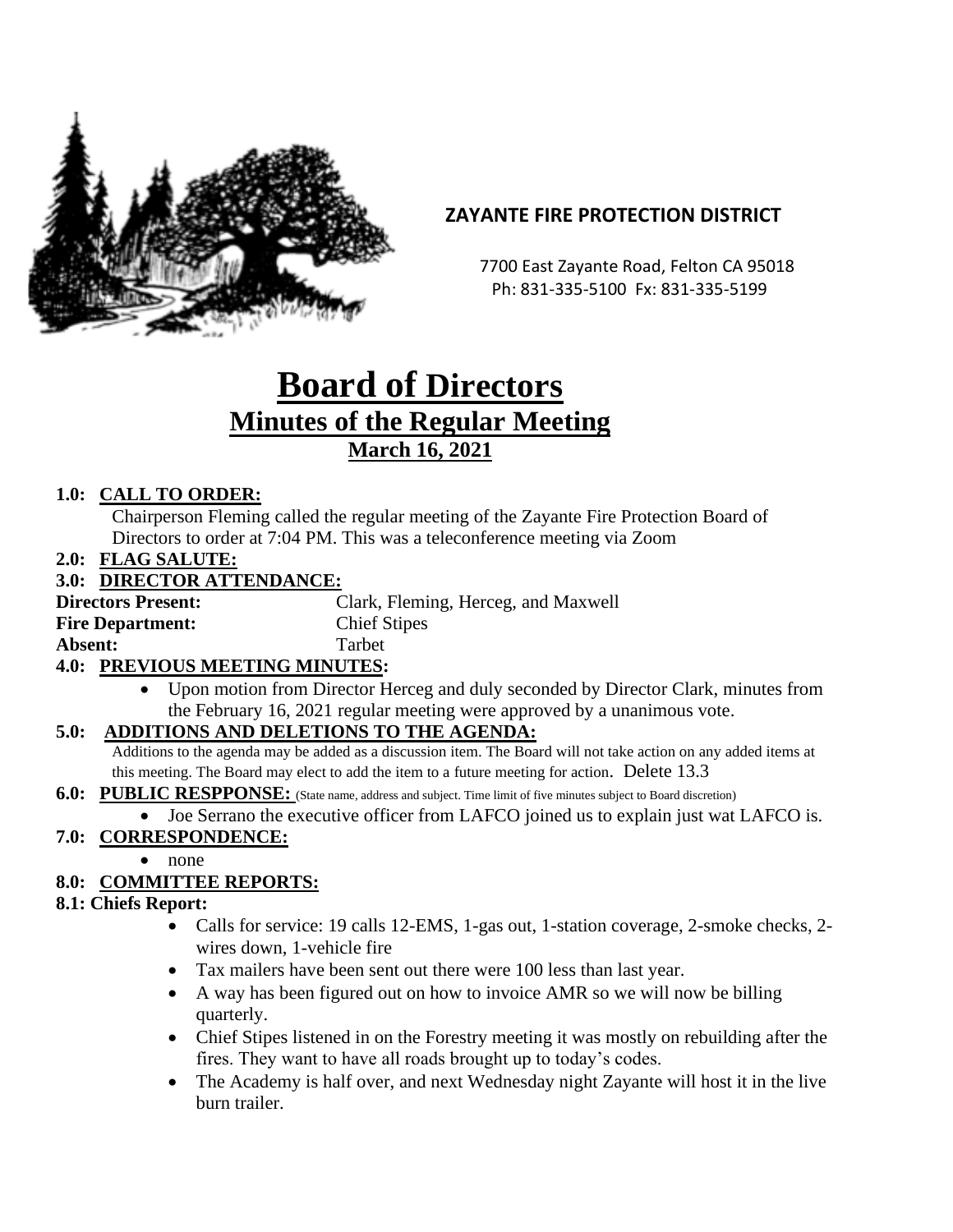## **8.2: SLV District Council:** Didn't meet.

## **8.3: County Chiefs/EMSIA/SCCFAIG:**

- County Chiefs worked on a standardized invoice. They are also working on revamping some of the policies.
- Yellow Fire has done some updates and testing, soon they will bring it back live and see how it goes.
- The Zone haven for evacuation plans might be getting some tweaks
- Assembly bill 624 will identify high velocity fire zones.
- Bill 968 an existing law requires people in those zones to be fined if not in compliance.

## **8.4: Operations Section:** Met but no new business.

- The grant for Rickpacks was denied.
- They are going into storm mode, but it won't work well in our area, we can't get calls with no cell signal.

## **8.5: Training Section:** canceled

## **9.0: OLD BUSINESS:**

**9.1: Covid-19:** Not much to report, still having issues with some dispatchers requesting all precautions.

**9.2:** Upon motion by Director Maxwell and duly seconded by Director Herceg Policy 2400 has been updated with what was requested at the last meeting, this was approved by a unanimous vote. Lexipol policy is still in place but can be adjusted.

**9.3:** Financial Audit: The audit was done in person 2 weeks ago. Everything looks great except for how we pay our strike teams. It should be completed in March or April. Director Clark would like to see the 2016 audit to review.

**9.4:** Fire Chiefs M.O.U. Directors Maxwell and Fleming met on this subject but weren't able to meet with Chief Stipes as planned. They will meet again and then plan a meeting with him. Discussion

## **10.0: NEW BUSINESS:**

• **10.1:** The website went down at midnight due to the loss of our domain name, this is being fixed.

#### 11.0: POLICY AND PLANNING: (As necessary for the District to perform its function as required by law.)

## **11.1: Goals for 2021 Chief and District**

- Director Maxwell would like a 5-year capital outlay projection with revenue and expenditures. Also wants 4000 revised.
- The budget will come in May but would like to see this in April.

# **12.0: OTHER BUSINESS:**

#### **13.0: BUDGET AND BILLS:**

## **13.1: Approval of Bills:**

- Upon motion by Director Herceg and duly seconded by Director Clark bills in the amount of \$6,501.23 were approved for payment by a unanimous vote.
- Upon motion by Director Clark and duly seconded by Director Herceg, bills in the amount of \$10,763.38 were approved for payment by a unanimous vote.
- Upon motion by Director Fleming and duly seconded by Director Maxwell, bills in the amount of \$6,473.09 were approved for payment by a unanimous vote.
- Payroll: Director Fleming will stop by the station this week to approved payroll periods 4 and 5.

# **14.0: PERSONNEL:**